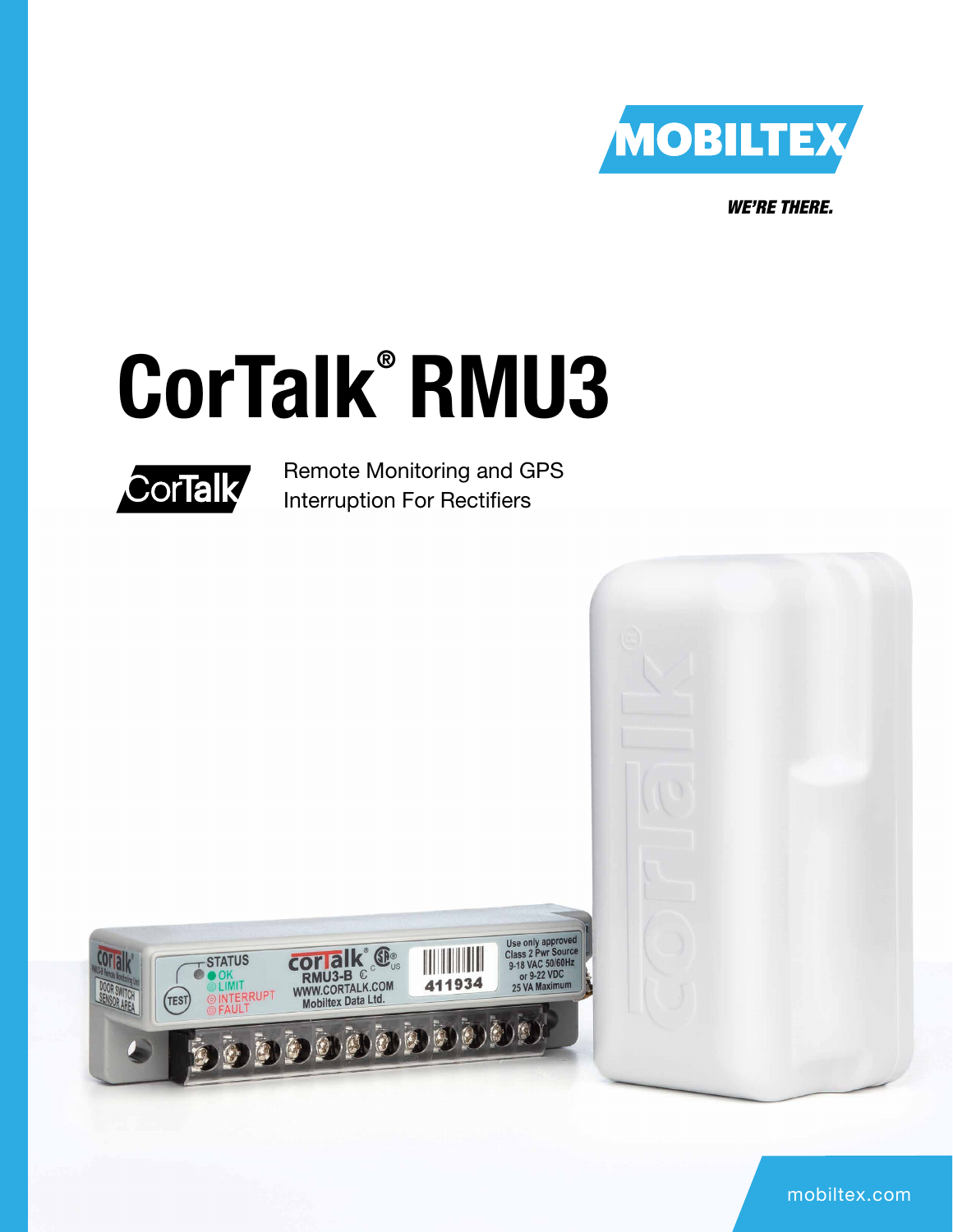

#### ABOUT MOBILTEX®

At Mobiltex, technology is just the beginning. We've been leading the way in cathodic monitoring for corrosion detection on thousands of miles of pipelines throughout North America. That's why corrosion specialists everywhere rely on us in a range of industries.

With our innovative engineering, design and manufacturing, we've created dependable IoT technology that's built for ease of use and maintaining asset integrity even beyond corrosion. All this comes from thinking like people not machines. We've engineered and proven our technology in the harshest, most challenging of environments time and time again.

Our ready and easily-reachable team can take you from initial set up through to ongoing support.

#### THIS IS MOBILTEX. WE'RE THERE.

## RELIABLE CATHODIC PROTECTION (CP) MONITORING SOLUTIONS

Quickly and affordably establish a permanent cloud-based network of remote monitoring and control for your cathodic protection system with CorTalk Remote Monitoring Units (RMU).

CorTalk RMUs are renowned for their small size, durability and ease of installation — each unit can be fitted and activated within existing field enclosures in less than an hour. These robust systems are designed to withstand the toughest conditions and provide years of maintenance-free service.

Once operating, CorTalk RMUs reliably transmit real-time, critical system performance data at predetermined intervals and alert technicians to failures or potential problems. This provides immediate operational savings since technicians can reduce the need to travel long distances to manually collect performance data from remotely located CP rectifiers and test stations.

#### Transmit in real-time directly to technicians via satellite or cellular network

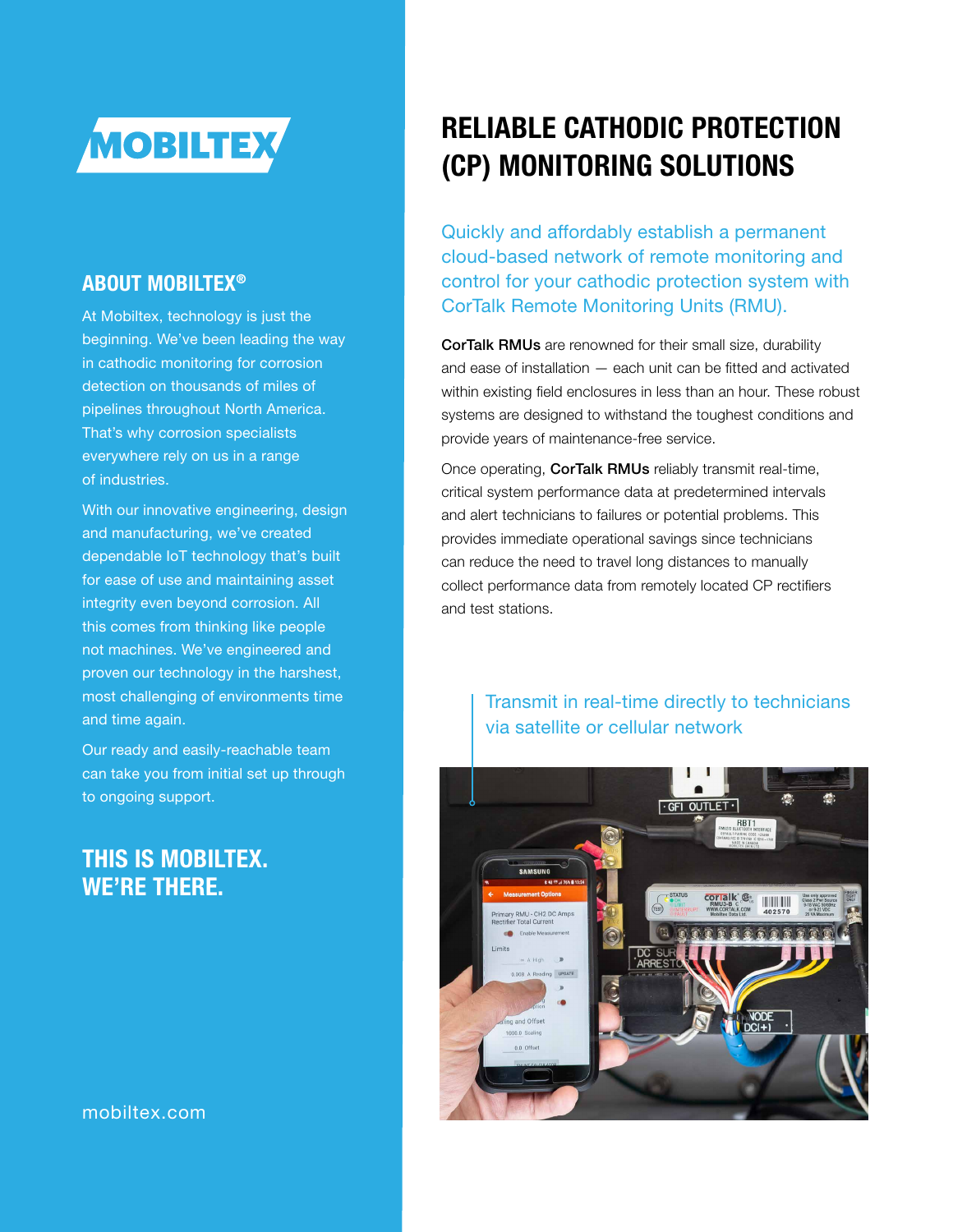## TRUSTED REMOTE MONITORING AND GPS INTERRUPTION

Gain deep insight into the performance of your CP system with continuous remote monitoring capabilities. The RMU3 is a small, two-piece device that can be easily installed into a rectifier cabinet and features a full range of configurable functions to collect critical measurement data.

Two-way information can be transmitted via satellite or cellular network as frequently as every few hours to provide a highly detailed view of the CP system and identify short-lived events that may impact CP performance.

When combined with CorView web analytics platform, pipeline operators can use a network of RMU3 devices to instantly evaluate overall CP performance, identify areas of concern and remotely manage interruption activities.



#### ADVANTAGES OF MOBILTEX CORTALK

- **> Compact, weatherproof devices are** designed to be quickly and easily installed in existing rectifier cabinets or test stations
- Available with satellite or cellular communications for maximum service coverage
- **> Superior lightning and surge** protection

Highly accurate and reliable data collection and GPS-synchronized interruption

**>** Fast, simple configuration via PC, iOS or Android app

CorTalk RMU3

THE COMPACT SIZE OF THE RMU3 ALLOWS EASY INSTALLATION IN TYPICALLY UNDER AN HOUR